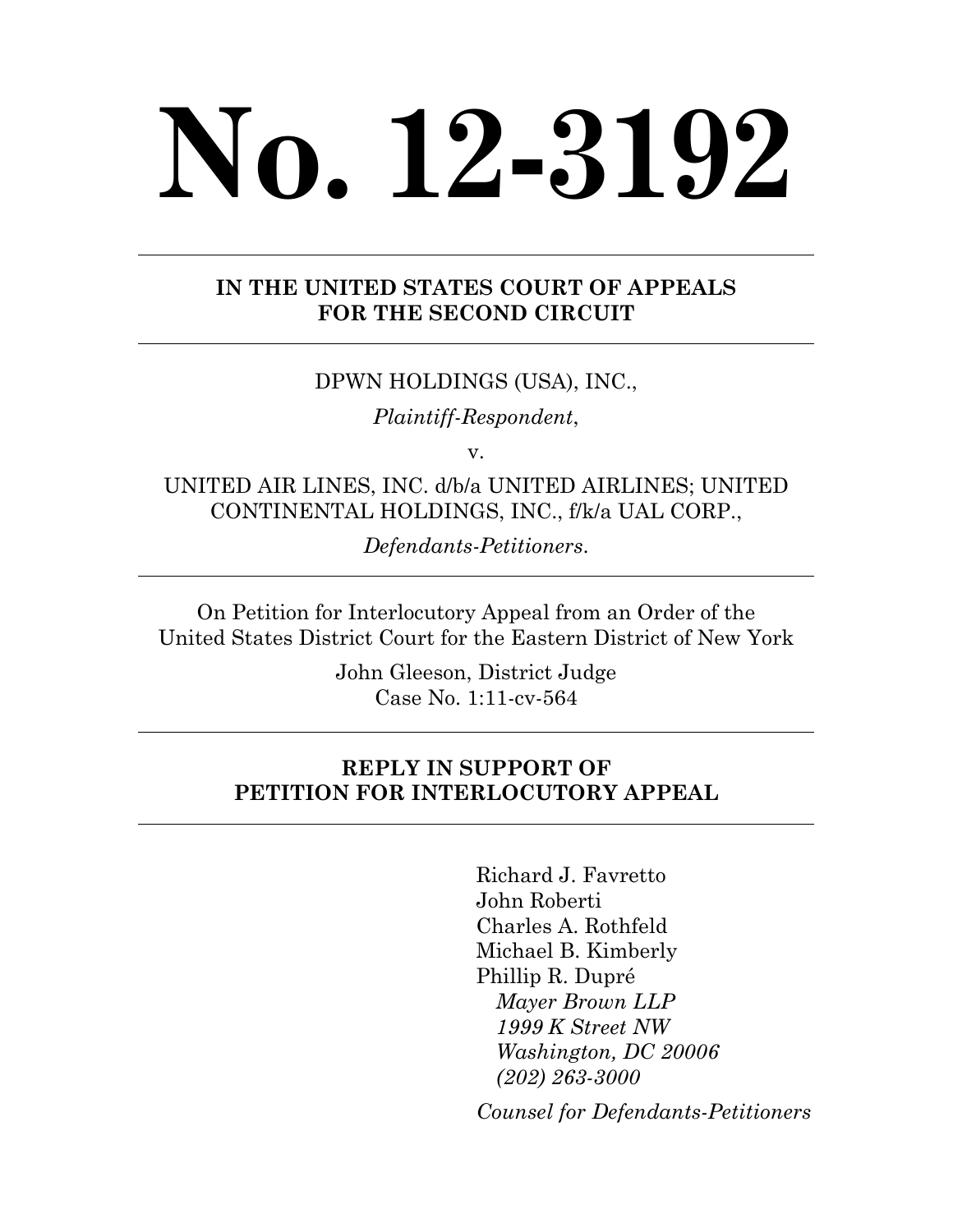# **TABLE OF CONTENTS**

| C. There are substantial grounds for difference of opinion    |  |
|---------------------------------------------------------------|--|
| D. Proper resolution of the question presented is a matter of |  |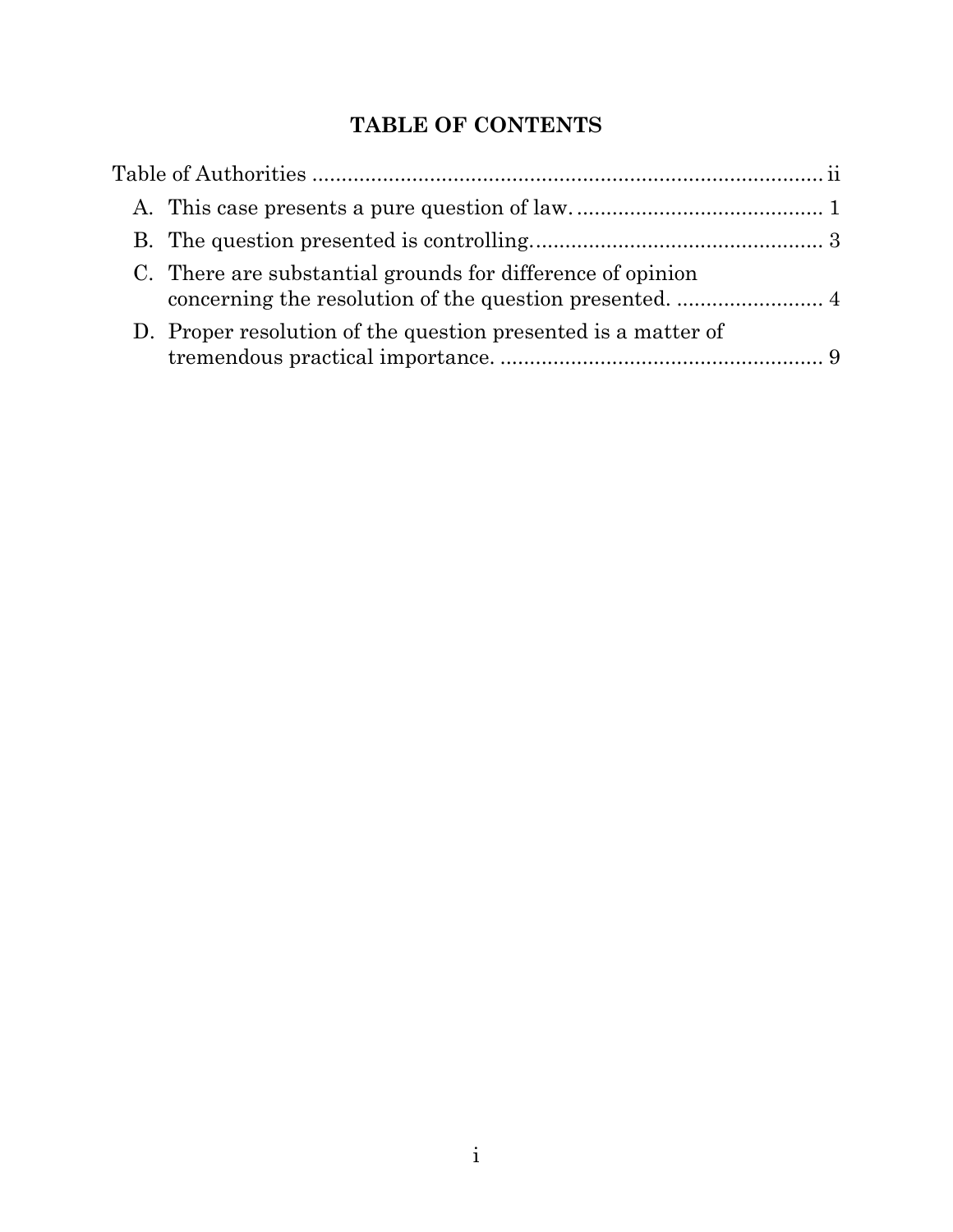# **TABLE OF AUTHORITIES**

# **CASES**

| In re Arch Wireless, Inc.,                           |  |
|------------------------------------------------------|--|
| In re Banks,                                         |  |
| Bell Atlantic Corp. v. Twombly,                      |  |
| Burlington Indus., Inc. v. Ellerth,                  |  |
| Central Soya de Puerto Rico, Inc. v. Sec'y of Labor, |  |
| In re Chateaugay Corp.,                              |  |
| Chemetron Corp. v. Jones,                            |  |
| Circuit City Stores, Inc.,                           |  |
| In re Hexcel Corp.,                                  |  |
| In re Johns-Manville Corp.,                          |  |
| Koehler v. Bank of Bermuda Ltd.,                     |  |
| Krishna Consciousness, Inc. v. Air Canada,           |  |
| In re Mansaray-Ruffin,                               |  |
| New York City Health and Hospitals Corp. v. Blum,    |  |
| FCC v. NextWave Personal Commc'ns Inc.,              |  |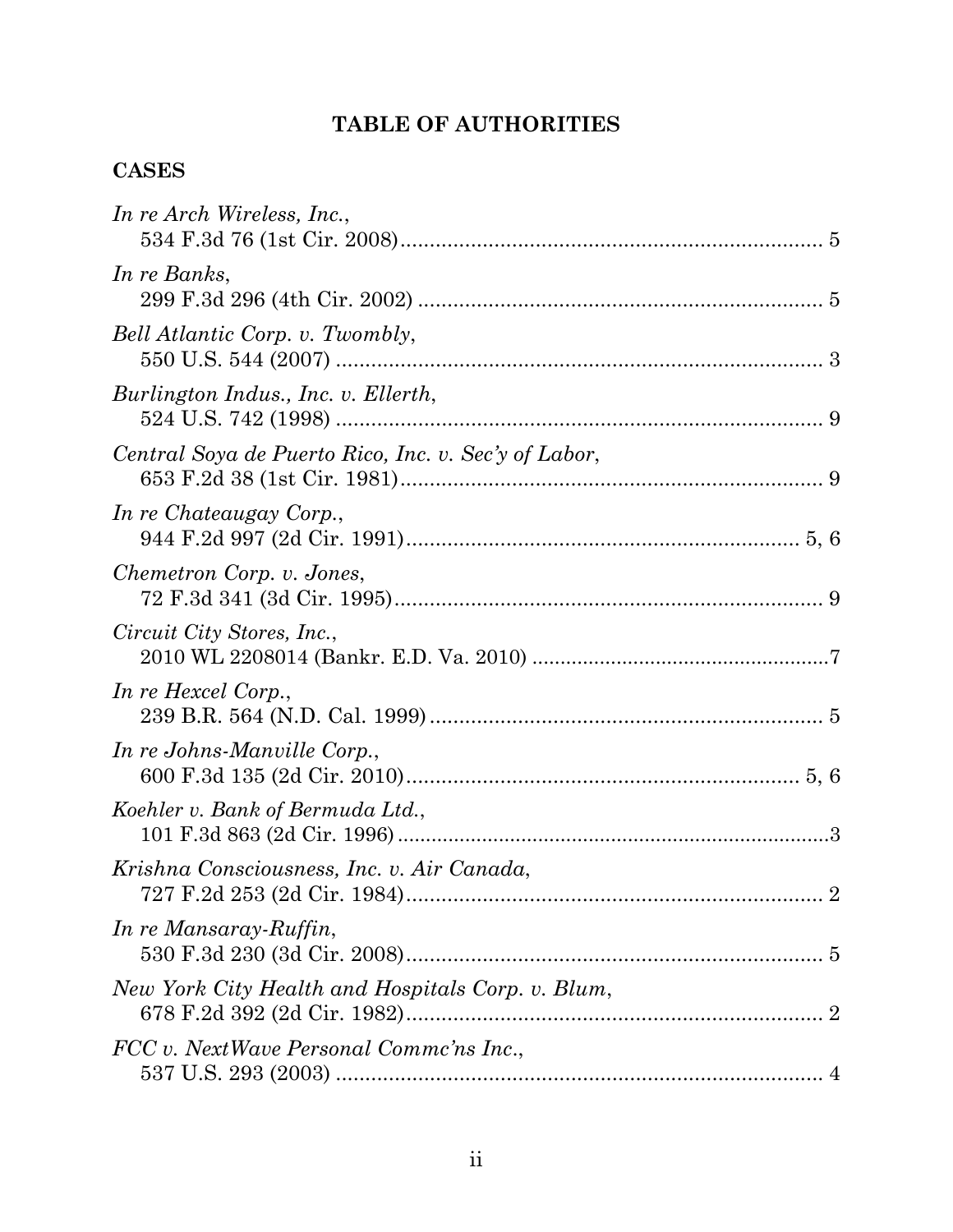# **TABLE OF AUTHORITIES (continued)**

| In re Penn Cent. Transp. Co.,        |
|--------------------------------------|
| In re Prod. Plating, Inc.,           |
| Sanchez v. Northwest Airlines, Inc., |
| Slade v. Shearson, Hammill & Co.,    |
| In re Waterman S.S. Corp.,           |
| Wright v. Corning,                   |
| STATUTES, RULES & REGULATIONS        |
|                                      |
| <b>OTHER AUTHORITIES</b>             |
| 16 Charles A. Wright, et al.,        |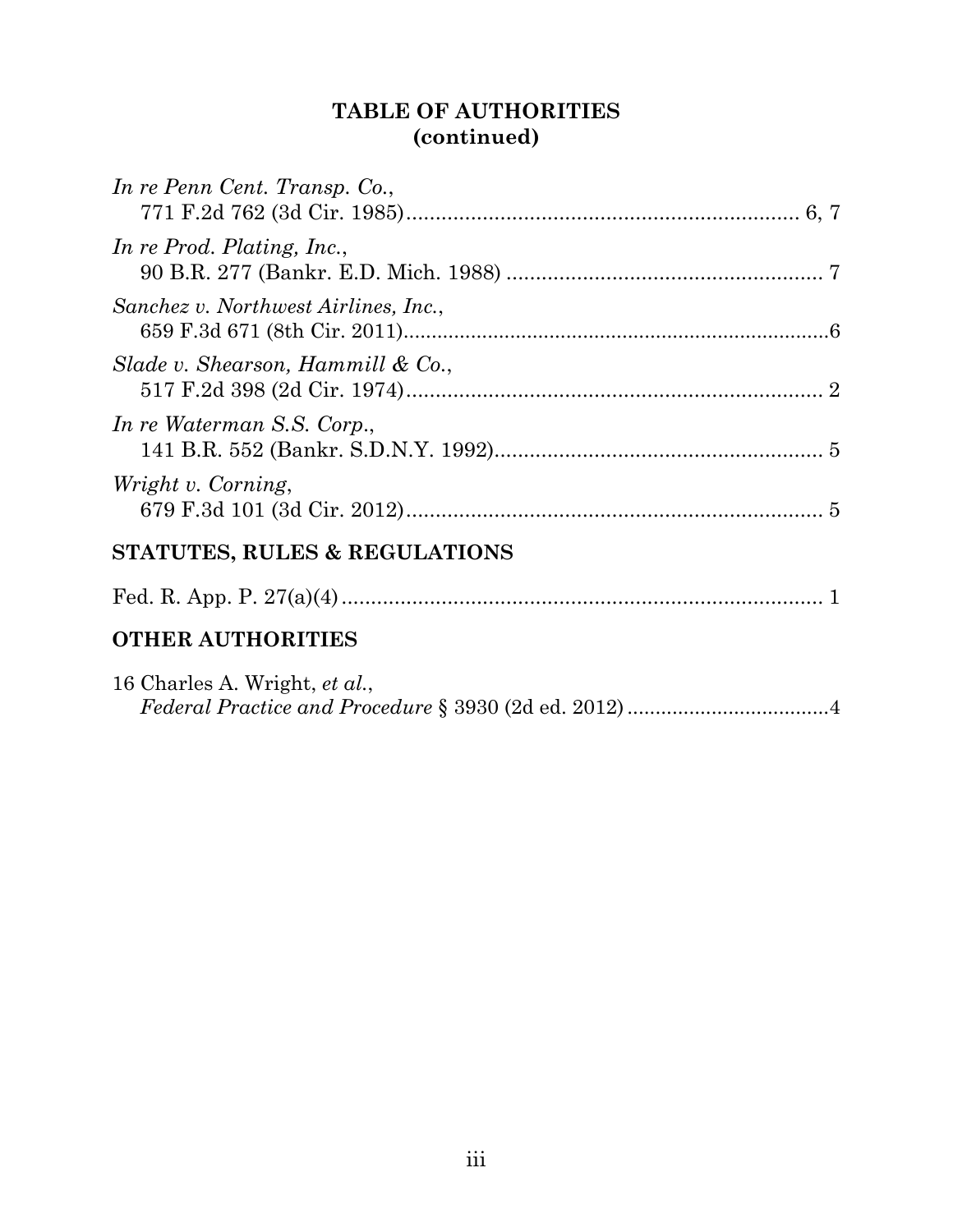United respectfully submits this reply in support of its petition for interlocutory review pursuant to Federal Rule of Appellate Procedure 27(a)(4).

There can be no serious doubt that the question presented here is "controlling" because interlocutory review would materially advance the litigation. That the appeal concerns a contestable question of pure law is, moreover, apparent from something that DHL conspicuously *fails* to say: DHL has been unable to cite a *single* instance in which a debtor provided the sort of particularized notice of inchoate, unasserted claims that the district court required in this case. Accordingly, interlocutory review of the important question presented in this case is warranted.

#### **A. This case presents a pure question of law.**

At the outset, DHL is wrong in contending that the issue presented here is a "highly fact dependent" (Opp. 1, 6) or somehow "hinges on factfinding" (Opp. 9). Instead, the pure question of law decided below is—in DHL's own words—whether "allowing [a] claim to be discharged" in bankruptcy "violate[s] due process" when a creditor who receives actual notice "is unaware (and could not have learned) that it has a claim [prior to the discharge] and the debtor is aware of the claim but fails to disclose it." Opp. 15; *see also* Opp. 2. That also is how the district court characterized the question it decided: "Is notice of [a bankruptcy] proceeding[]" and the relevant filing deadlines "alone sufficient" to satisfy due process, or "must the notice provide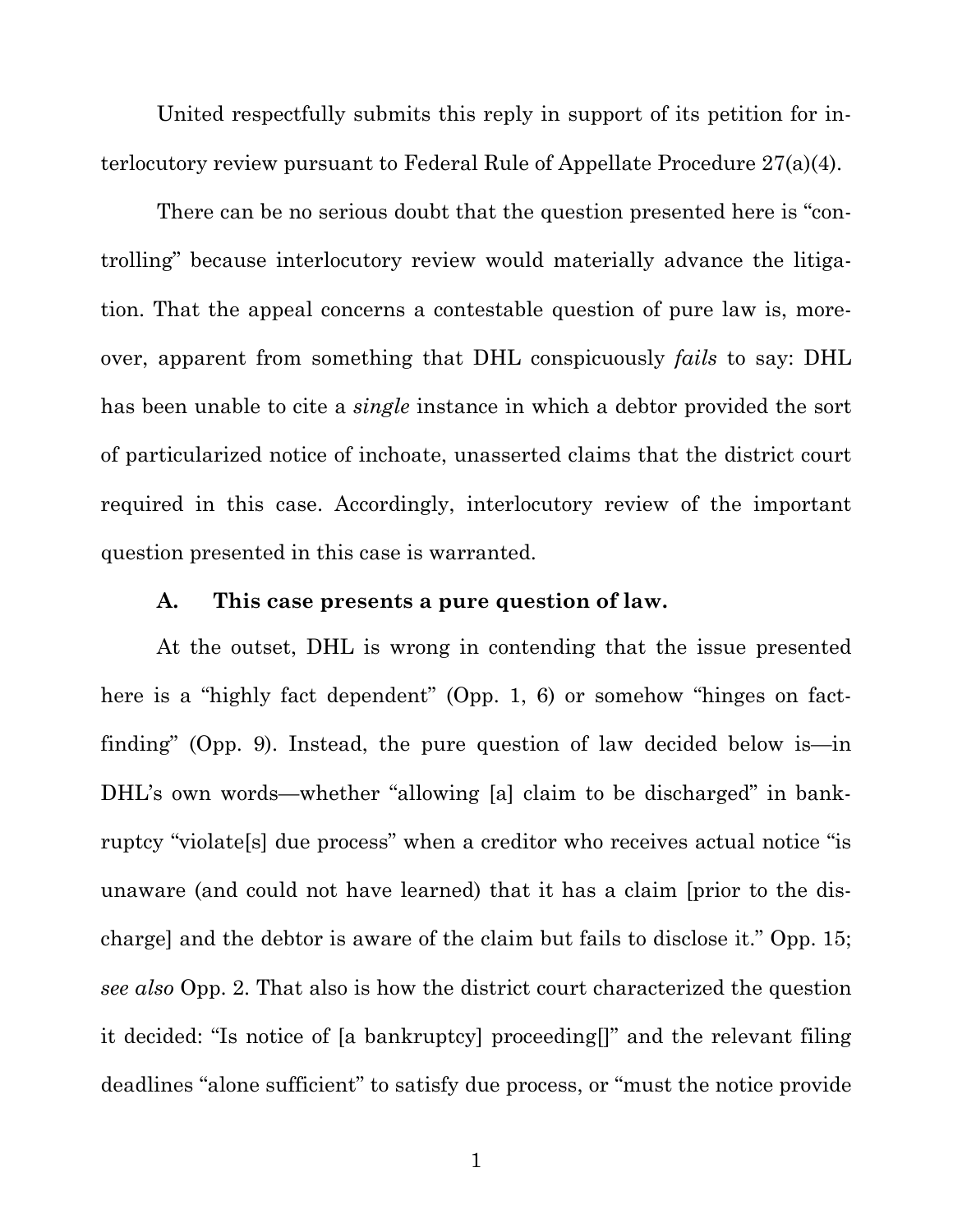some indication of the nature of the existing claims subject to discharge, at least if the claimant could not otherwise discover the existence of the claims prior to the time of discharge?" A16. That is a clean, discrete legal question.

It also, plainly, is not a question that asks for an "advisory opinion." *See* Opp. 6; *see also* Opp. 9-10. The question presented here is a concrete, threshold legal issue that will determine whether the lion's share of DHL's allegations, taken as true, should be dismissed at the outset of the case.<sup>1</sup> As the district court recognized, it is immaterial that further factual discovery could lead to dismissal of the case on different grounds at summary judgment. When a party brings a claim predicated on an inherently faulty legal theory—here, the idea that a creditor who received actual notice of a bankruptcy proceeding may avoid discharge of a claim in that proceeding by alleging that the debtor did, but it did not, know about the then-potential claim

<sup>1</sup> This case is therefore unlike those cited by DHL at Opp. 7-9. In *New York City Health and Hospitals Corp. v. Blum*, 678 F.2d 392 (2d Cir. 1982), the district court's order itself included a "hypothetical, advisory opinion." *Id*. at 397. In asking for interlocutory review of the district court's contingent holding in that case, the petitioner effectively asked this Court for a further "advisory decision based on a [hypothetical] premise." *Id*. A similar situation arose in *Krishna Consciousness, Inc. v. Air Canada*, 727 F.2d 253 (2d Cir. 1984), where partial settlements of claims risked mooting certain elements of the case, and the complexity of the "indeterminate factual record" had "generated a kaleidoscope of hypothetical legal issues." *Id*. at 256. And the same was true in *Slade v. Shearson, Hammill & Co.*, 517 F.2d 398 (2d Cir. 1974), where "the precise question of law presented by the case" depended on the answers to "at least three factual questions," which risked "mak[ing] the question 'certified' not the controlling question." *Id*. at 400. None of those observations applies here.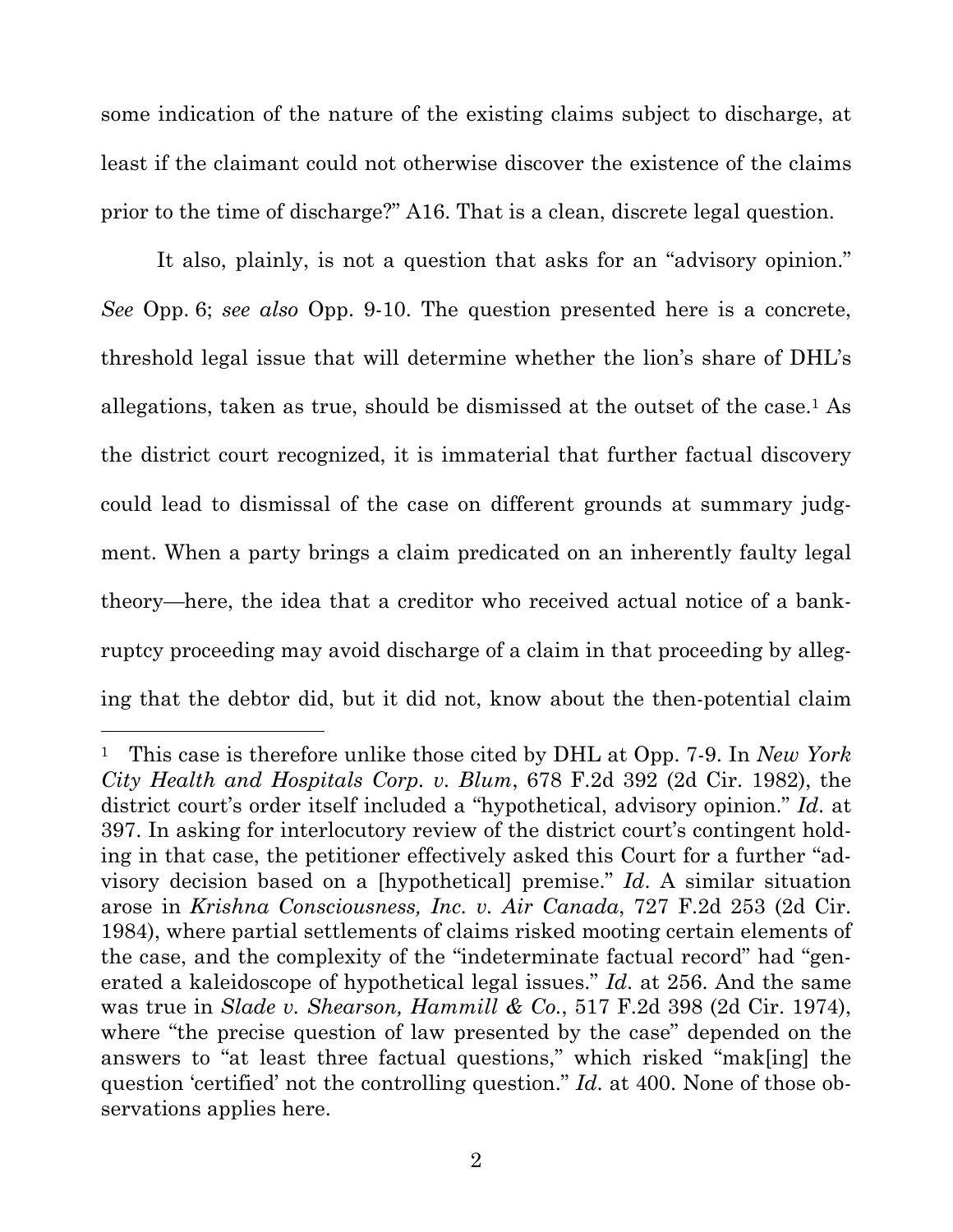prior to discharge—the proper course is to dismiss the claim *prior* to discovery.2 It is beside the point that the claim could conceivably be dismissed later because it turns out that the evidence does not support the defective theory. That is especially so in a complex antitrust case like this one, where the prospect of engaging in sprawling discovery, at "potentially enormous expense," often will "push cost-conscious defendants to settle even anemic cases." *Bell Atlantic Corp. v. Twombly*, 550 U.S. 544, 559 (2007).

#### **B. The question presented is controlling.**

 $\overline{a}$ 

DHL also is wrong in claiming that "[t]he notice issue is not controlling because DHL's case against United will proceed in much the same manner regardless of the outcome of United's appeal." That is so, DHL maintains, because "United's pre-confirmation conduct" would be relevant to "establishing participation in [the post-confirmation] conspiracy." Opp. 12. But the overwhelming majority of DHL's allegations concern events taking place prior to the confirmation of United's plan of reorganization. As the district court itself recognized, a suit involving a conspiracy alleged to have taken place over just a *few weeks* hardly would "progress in substantially the same

<sup>2</sup> *Koehler v. Bank of Bermuda Ltd.*, 101 F.3d 863 (2d Cir. 1996) (cited at Opp. 7), is, for this reason, beside the point. That appeal did not involve a novel issue of pure law, but instead the district court's application of settled law to a fact-intensive question of personal jurisdiction. Recognizing that § 1292(b) review "was not meant to substitute an appellate court's judgment for that of the trial court" on mundane, fact-based rulings, this Court remanded for fuller factual development. *Id*. at 867.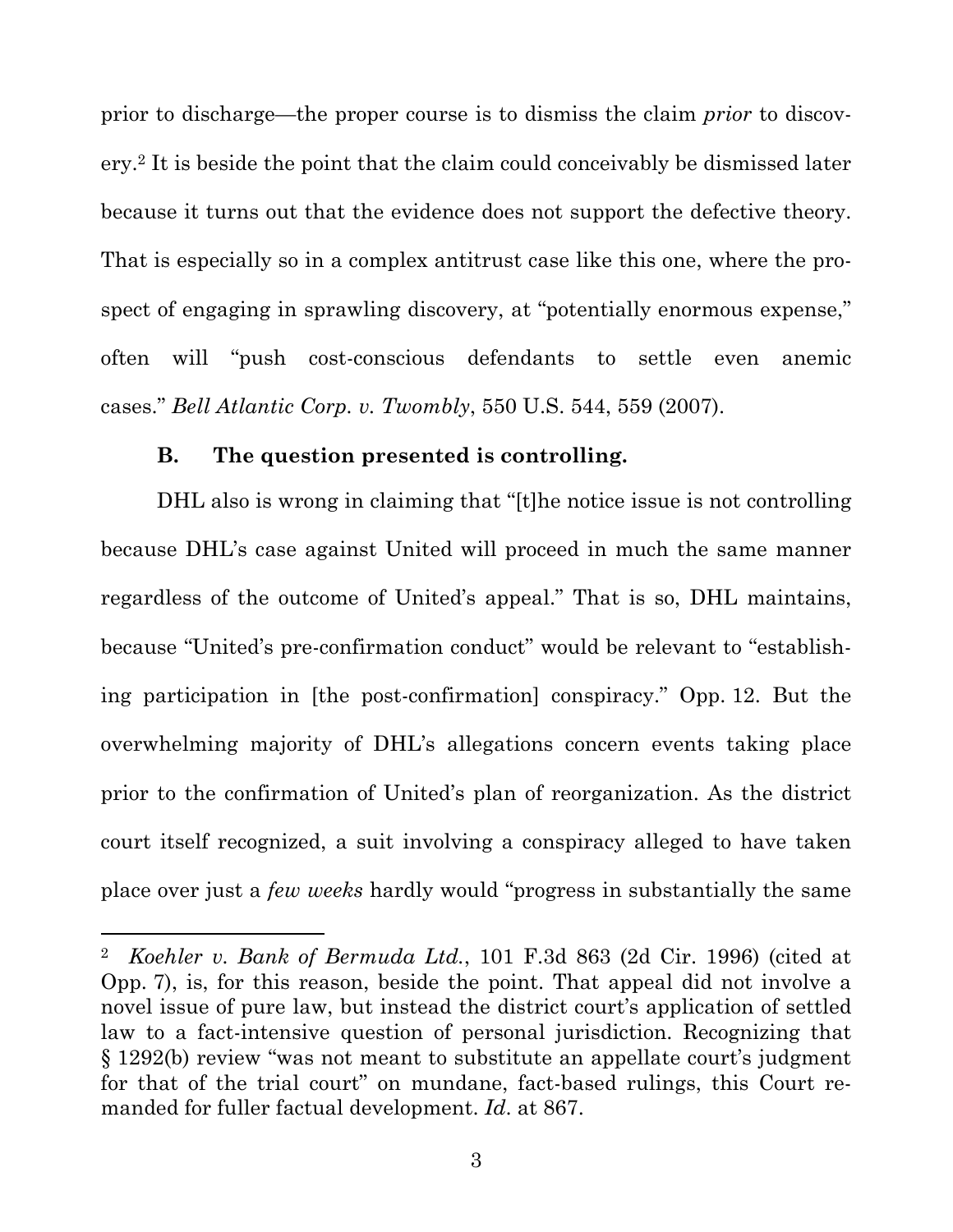manner" (Opp. 12) as one alleged to have taken place over a *decade*: Although a reversal "would not necessarily terminate this action," it "would affect the further course of this case" by substantially narrowing the issues and "potentially place dispositive significance on the issue of postconfirmation conduct." A33. There can be no serious doubt that interlocutory reversal would "save time for the district court, and time and expense for the litigants." 16 Charles A. Wright, *et al.*, *Federal Practice and Procedure* § 3930 (2d ed. 2012).3

### **C. There are substantial grounds for difference of opinion concerning the resolution of the question presented.**

DHL dedicates the majority of its opposition brief (Opp. 13-20) to arguing the merits, suggesting that there is no room for a difference of opinion concerning the resolution of the question presented. But the district court acknowledged otherwise, candidly noting that there is "a substantial ground for difference of opinion as to the discharge issue." A33. This Court should reach the same conclusion.

<sup>3</sup> Contrary to DHL's suggestion (Opp. 12-13), DHL's allegations concerning United's post-confirmation conduct do not provide an "alternative basis" for reaching the same result as its allegations of United's pre-confirmation conduct: the discharge would significantly narrow the basis for United's liability and DHL's potential damages. *See FCC v. NextWave Personal Commc'ns Inc*., 537 U.S. 293, 303 (2003) ("a discharge in bankruptcy discharges the debtor from all debts that arose before bankruptcy") (emphasis omitted).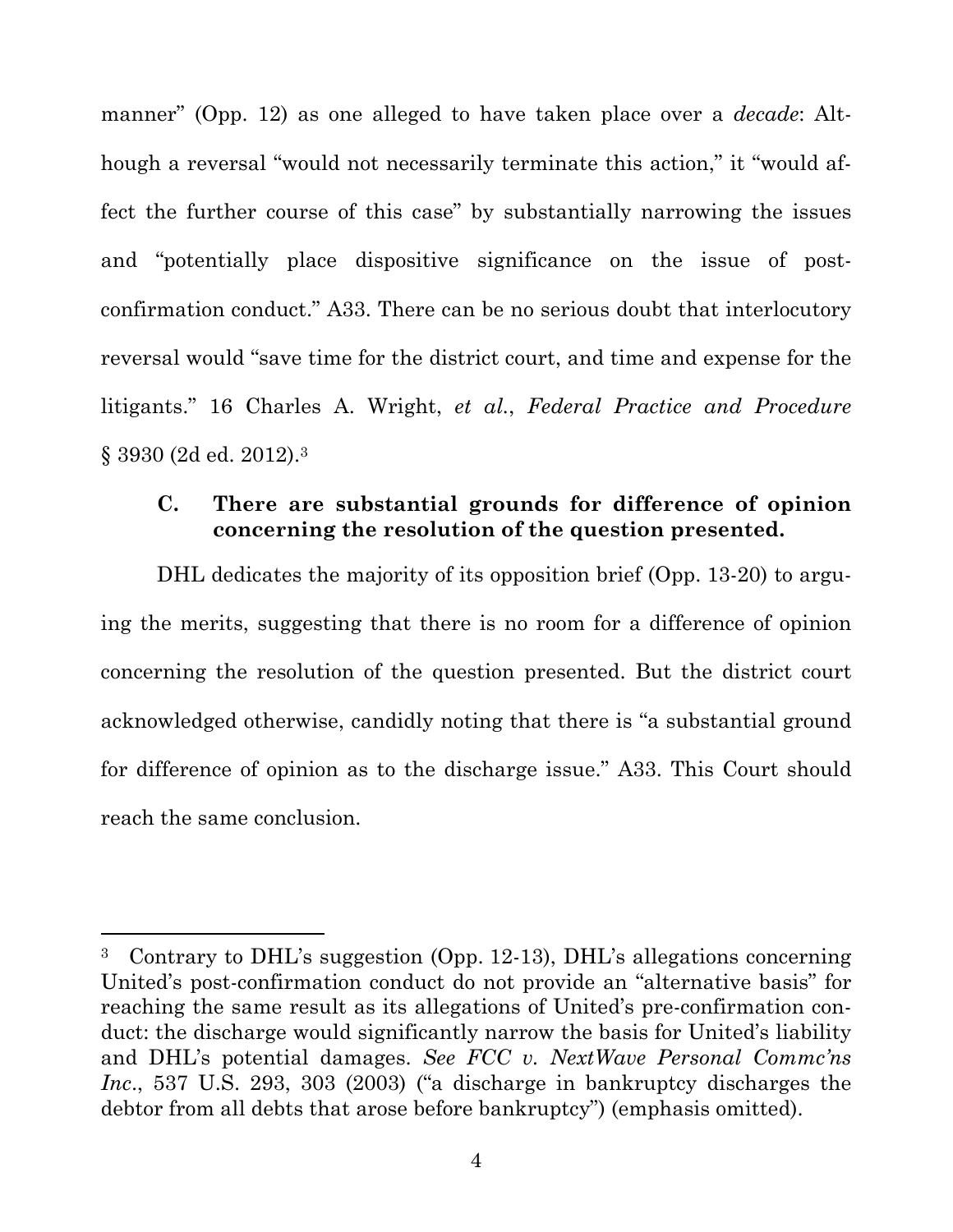**1.** After offering a long series of boilerplate due process citations  $(Opp. 15-13)<sup>4</sup>$  the decisions that DHL relies upon in support of the specific legal rule it advances here are (other than *Acevedo*) unhelpful to its position. DHL places particular emphasis (Opp. 16) on *Wright v. Corning*, 679 F.3d 101 (3d Cir. 2012). But the only question in that case was whether a court may, consistent with due process, *retroactively* apply a fundamental change to longstanding bankruptcy law. *See id*. at 107-109. The court's answer to that question has no bearing here. Apart from that, the court observed that "persons exposed to a debtor's conduct or product pre-petition *are deemed to understand that they h[o]ld claims*" (*id*. at 109 (emphasis added))—an observation that strongly supports United's position, not DHL's. *See also id*. at 108 n.7 ("we express no opinion on the broader issue of whether discharging unknown future claims comports with due process").

DHL's further citations to *In re Johns-Manville Corp.*, 600 F.3d 135 (2d Cir. 2010), and *In re Chateaugay Corp.*, 944 F.2d 997 (2d Cir. 1991), are simi-

<sup>&</sup>lt;sup>4</sup> Those decisions are irrelevant here. Some involved the sufficiency of publication notice with respect to future unknown claims or unknown creditors (*In re Hexcel Corp.*, 239 B.R. 564 (N.D. Cal. 1999); *In re Waterman S.S. Corp*., 141 B.R. 552 (Bankr. S.D.N.Y. 1992)), while others involved known creditors with known claims who received no notice at all (*In re Arch Wireless, Inc.*, 534 F.3d 76 (1st Cir. 2008)) or against whom the proper adversary proceedings were not initiated (*In re Mansaray-Ruffin*, 530 F.3d 230 (3d Cir. 2008); *In re Banks*, 299 F.3d 296 (4th Cir. 2002)). Here, in contrast, DHL was a known creditor that received actual notice of United's bankruptcy and of all the relevant deadlines.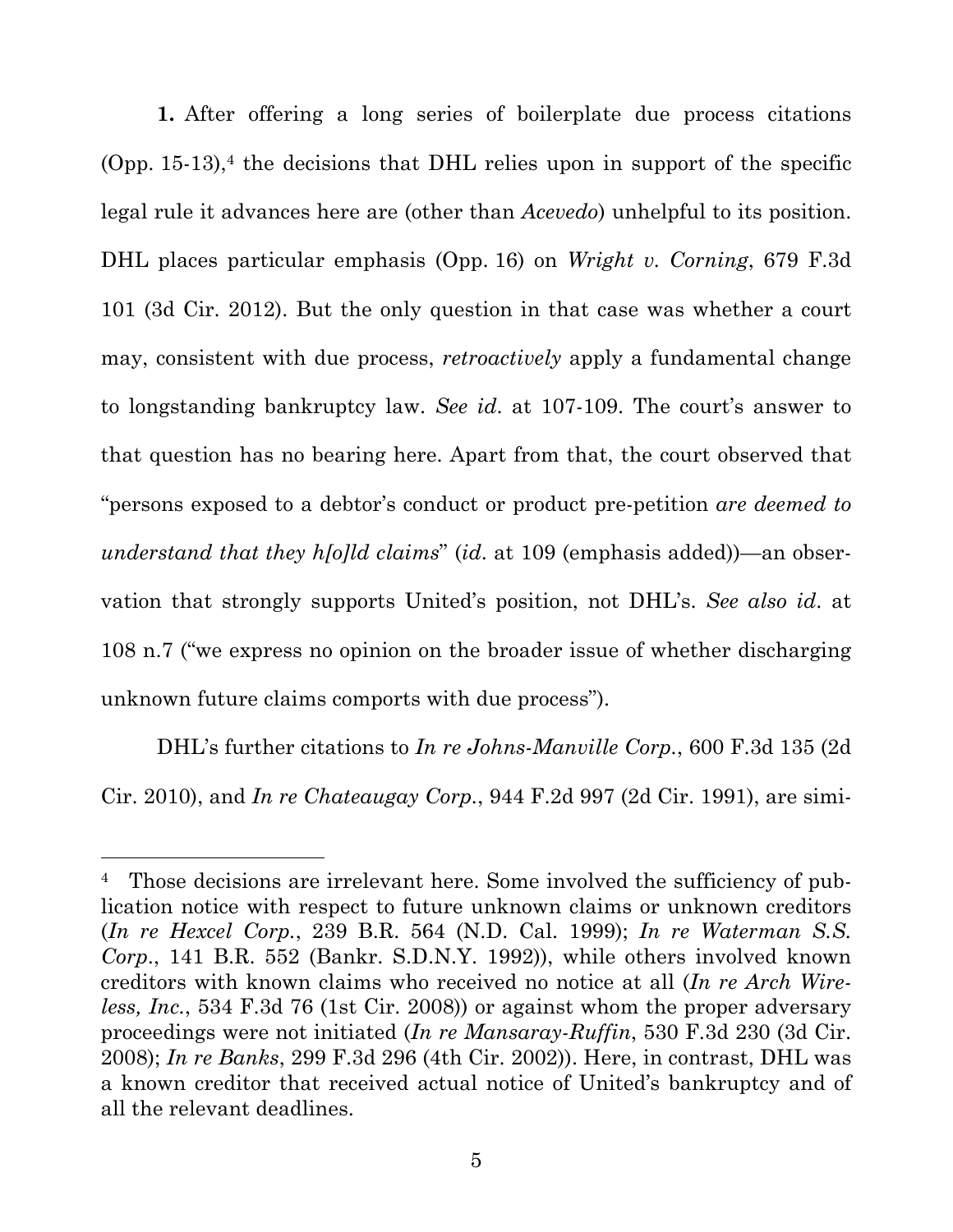larly puzzling. In *Johns-Manville*, this Court held that "the better analogy [for the settlement order addressed by DHL] in terms of notice and representation principles is to class action settlements, not *in rem* bankruptcy proceedings." 600 F.3d at 154. And in any event, the debtor in that case was specifically informed that it "was not an interested party" in the bankruptcy. *Id*. at 157. *Johns-Manville* therefore was decided under non-bankruptcy principles in circumstances quite different from those here. And in *Chateaugay*, the Court *upheld* the discharge of certain claims, even though the extent of the injury was unknown at the time of discharge. 944 F.2d at 1005-1006. The Court expressly left open the "difficult" question whether discharge "applies to tort victims injured by . . . pre-petition conduct that has not yet resulted in detectable injury." *Id*. at 1005.5

**2.** At the same time, DHL's efforts to distinguish the cases we cited in the petition are unavailing. Concerning *Penn Central*, DHL asserts simply that "the debtor lacked knowledge of the claims at issue." Opp. 17. But that is not so. The debtor in that case, just like United in this one, was alleged to

<sup>5</sup> The Eighth Circuit's decision in *Sanchez v. Northwest Airlines, Inc.*, 659 F.3d 671 (8th Cir. 2011), is even further afield. There, the court found the plaintiff's claim "survived the plan confirmation" on due process grounds because the conduct giving rise to the claim occurred *post*-petition, after the "deadline for regular creditors to submit proofs of claim had long passed." *Id*. at 675-676. And the court found the claim not otherwise discharged because the express terms of the reorganization plan "carved out an exception . . . for liabilities incurred in the ordinary course of business" post-petition. *Id*. at 678. *Sanchez* bears no resemblance at all to this case.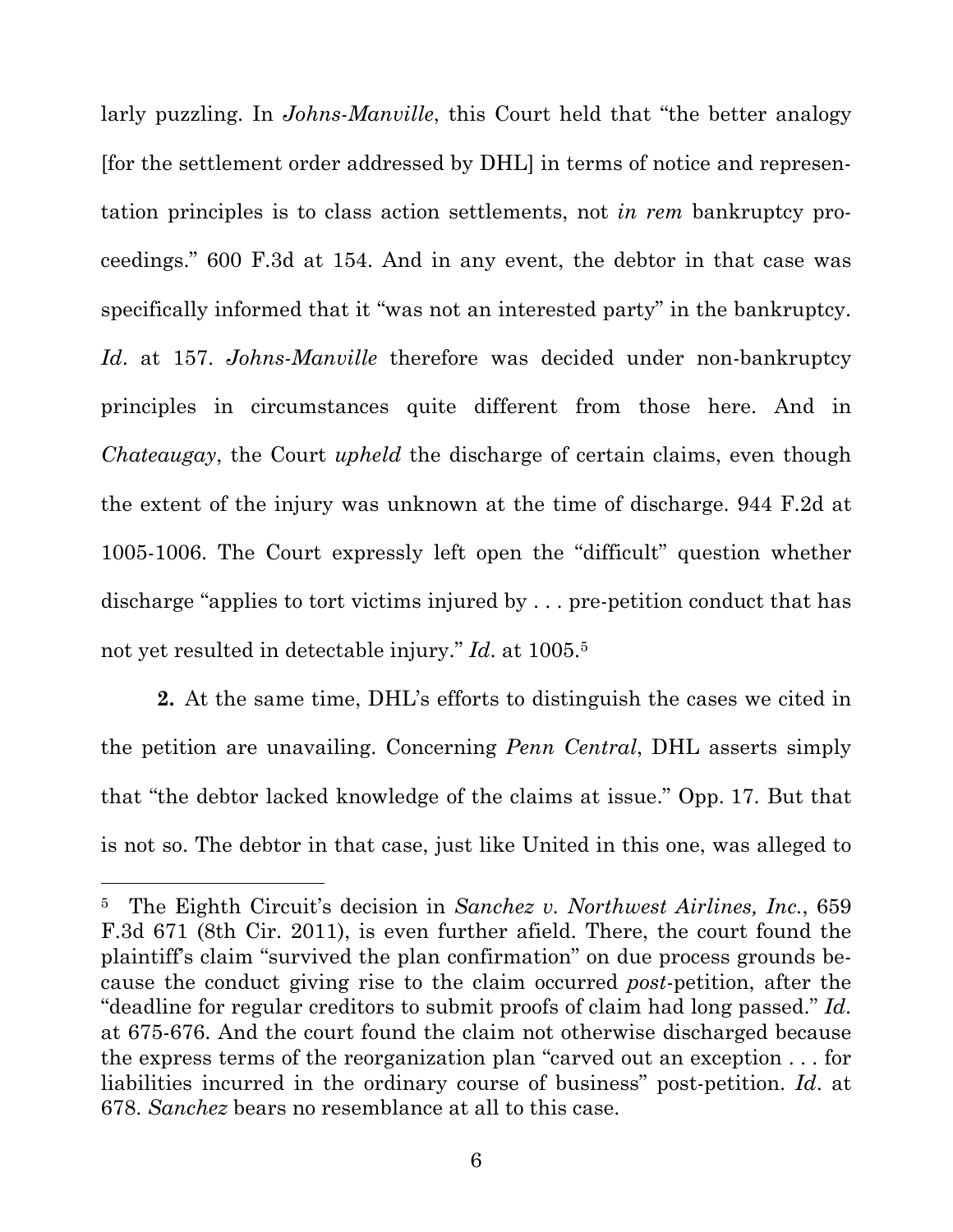have fraudulently concealed an anticompetitive conspiracy—an allegation that necessarily presumes knowledge. *In re Penn Cent. Transp. Co.*, 771 F.2d 762, 767-768 (3d Cir. 1985). It was the *trustee* who was alleged to be ignorant in *Penn Central*—a fact that we explained has no bearing on the question presented here. *See* Petn. 11 n.5. DHL offers no response to that argument.

DHL contends that in *Circuit City*, the identities and claims of the creditors were not "known or reasonably ascertainable." Opp. 17. That is false. Although a subset of creditors in that case were unknown, many *were* known and received "actual notice of the Bar Date." *Circuit City Stores, Inc.*, 2010 WL 2208014, at \*8 (Bankr. E.D. Va. 2010). It was the *known* claimants who argued that the notice of the bar date "was inadequate because" they had not been "aware that they had claims against the Debtors" and *they* as to whom the district court explained:

When it comes to sufficient notice of the Bar Date to satisfy due process, the Debtors need only inform potential claimants of the "time allowed for filing claims," not what claims those claimants might be able to assert.

Id. That holding is in square conflict with the district court's decision below.<sup>6</sup>

<sup>6</sup> Although DHL is correct that the debtor in *Production Plating* was deemed to have "had no knowledge" of the creditor's claim in that case (Opp. 18), it disregards that the court held that "a tort claimant is 'known' either by filing a complaint or by showing some intent to pursue legal remedies" and it does not otherwise fall to a debtor to "to exercise legal judgment as to theories interested parties may bring" later on, much less "to notify [creditors] of the very nature of the[] claims" supported by those potential theories. *In re Prod. Plating, Inc.*, 90 B.R. 277, 285 (Bankr. E.D. Mich. 1988).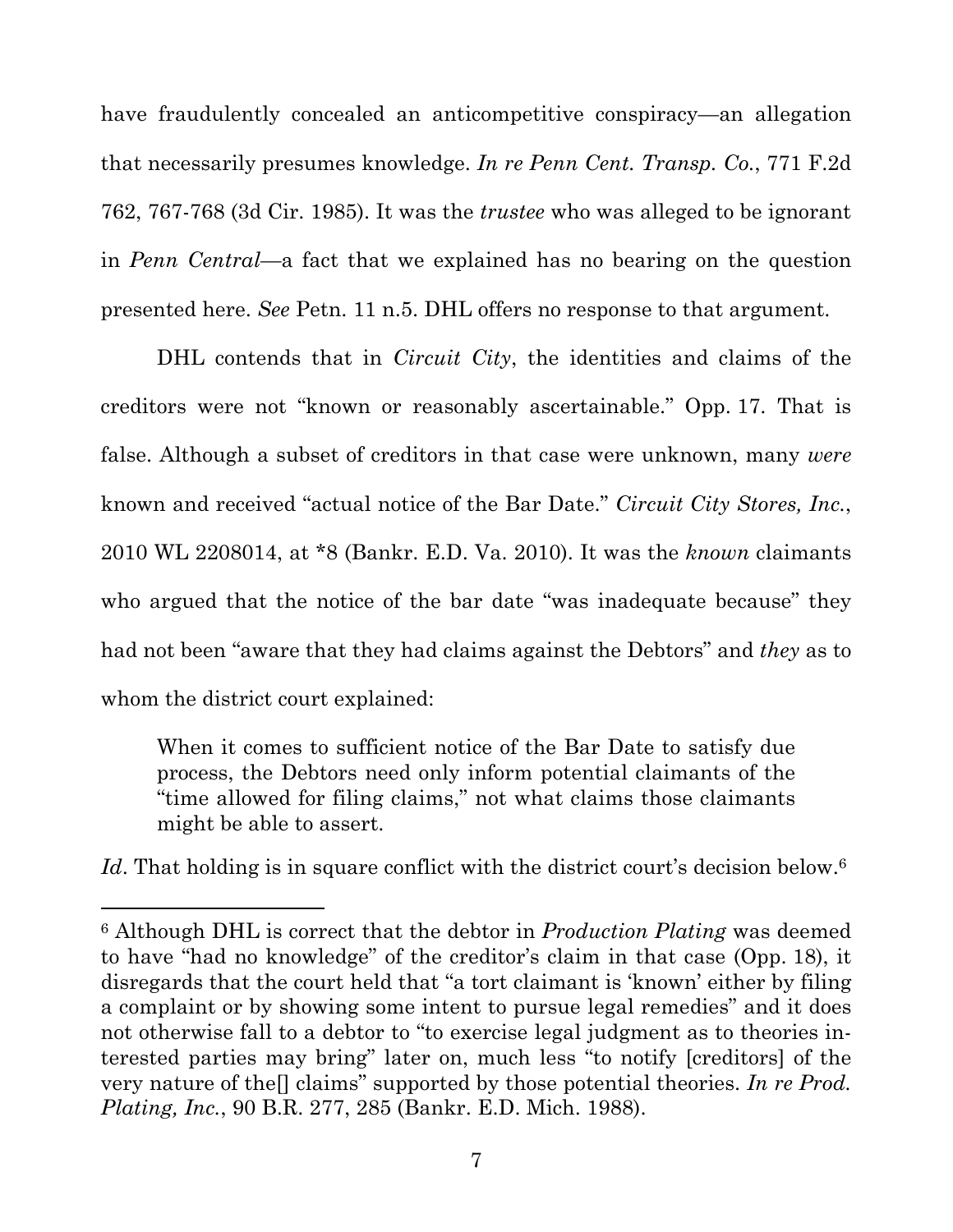**3.** DHL vaguely "disputes" our "characterization of current bankruptcy practices" (Opp. 10), but does not suggest that debtors in fact currently search for and disclose unasserted claims that do not appear in their books and records or legal files. Instead, DHL asserts evasively that "[n]o facts regarding bankruptcy practice have been developed." *Id*. That is a red herring. We supported our description of the prevailing bankruptcy practice with citations to case law, the relevant statutes, and judicially noticeable boilerplate notice forms available on the bankruptcy court's website. *See* Petn. 18- 20. DHL does not take issue with any of the authorities we cited or suggest they should be read differently. And it very notably does not cite a *single* case in which the sort of notice contemplated by the holding below—that is, notice of potential, inchoate claims not appearing in the debtors' books—was actually filed by a debtor.

DHL points, instead, to United's bankruptcy proceedings, claiming that United gave notice of its Form 9F schedule and provided "a customized proof of claim for each creditor listed on its schedules." Opp. 10-11. That is misleading, for two reasons. *First*, United's boilerplate notice form did not apprise any recipients in a customized manner of the contents of United's multi-thousand-page Form 9F, which, as we explained (Petn. 18 n.7), did not disclose descriptions of any claims that did not appear in United's books in any event. *Second*, United's proof-of-claim forms, although pre-populated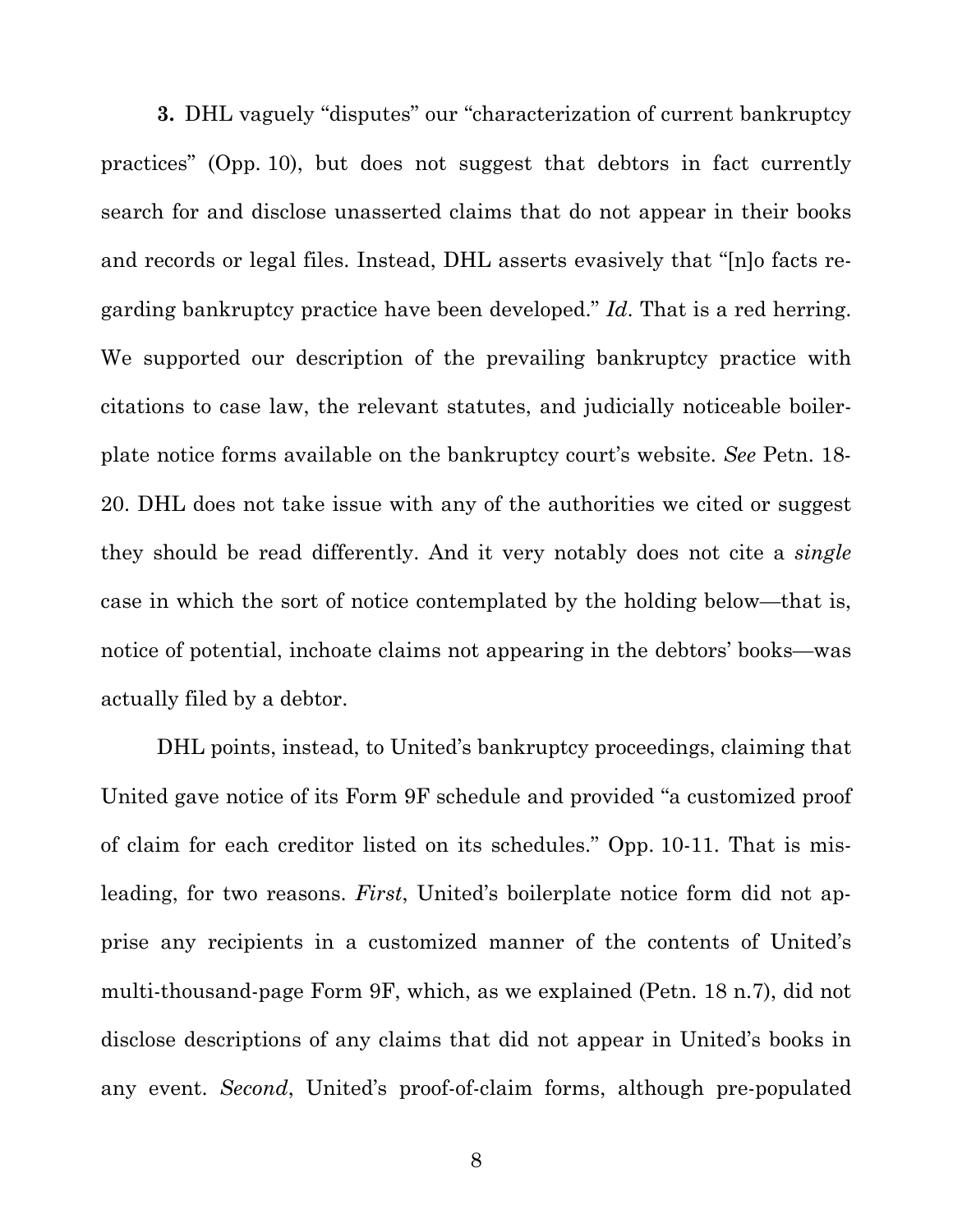with the creditor's name and claim amount (if known), did *not* disclose the nature of any creditor's potential claims. United did not provide—and no Chapter 11 debtor of which we are aware has ever provided—the kind of nature-of-claim notice required by the district court's holding here.

### **D. Proper resolution of the question presented is a matter of tremendous practical importance.**

As we demonstrated in the petition (at 17-20), the district court's holding will impose unmanageable new burdens on debtors undergoing Chapter 11 reorganization. DHL tellingly does not dispute that employers generally are liable for the misbehavior of their supervisory employees (*Burlington Indus., Inc. v. Ellerth*, 524 U.S. 742, 764-765 (1998)) or that the knowledge of those employees generally is imputed to the employer (*Central Soya de Puerto Rico, Inc. v. Sec'y of Labor*, 653 F.2d 38, 39 (1st Cir. 1981)). It also does not (and could not) disagree that sprawling inquiries into the past conduct of a debtor's supervisory employees therefore will be necessary for a debtor to identify potential legal claims (no matter how speculative or remote) that it, but not its creditors, might be deemed "know." That is precisely the sort of "vast, open-ended investigation" (*Chemetron Corp. v. Jones*, 72 F.3d 341, 346 (3d Cir. 1995)) that other courts have held is *not* required. *See* Petn. 17-19.

Unable to deny any of this, DHL suggests, instead, that the question presented here is not a matter of any importance because the district court's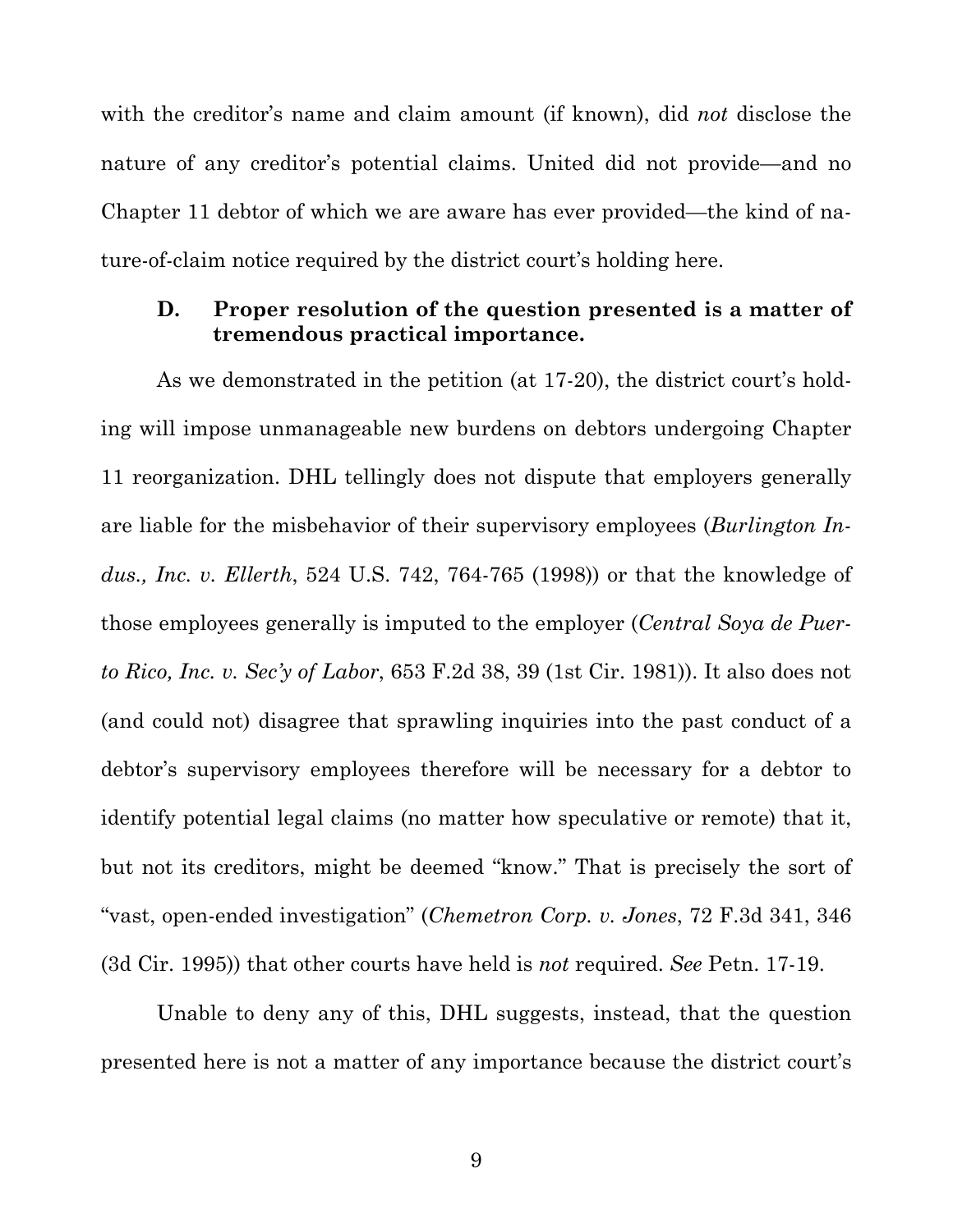holding below "comports" with *Acevedo*, a decision it says has not "unsettled bankruptcy law or practice." Opp. 16. Unlike this case, however, *Acevedo* gave no serious consideration to the controlling due process principles; and no court, before the court below, had followed its due process holding in more than twenty years. But as this case demonstrates, if courts now embrace the rule announced in *Acevedo*, it will turn bankruptcy practice upside down, undercutting finality and inviting gamesmanship in the ways we described in the petition (at  $17-20 \& n.8$ ).

DHL insists (Opp. 19) that the rule we advocate, and not the district court's holding below, will invite gamesmanship. But that makes no sense. Under our rule, a debtor benefits from identifying and notifying every possible creditor of its bankruptcy proceedings and all applicable deadlines to ensure that every possible claim is discharged. It has nothing to gain from hiding possible claims from anyone; the total estate divided among creditors is the same regardless of the number, size, or type of claims that are filed.

In sum, the question whether due process permits the discharge in bankruptcy of DHL's antitrust claim is a "particularly difficult" "threshold issue, the resolution of which could terminate the case at a relatively early stage." A33. It also is matter of tremendous practical importance, not only to the management of this litigation, but to bankruptcy practice nationwide. Immediate review is imperative.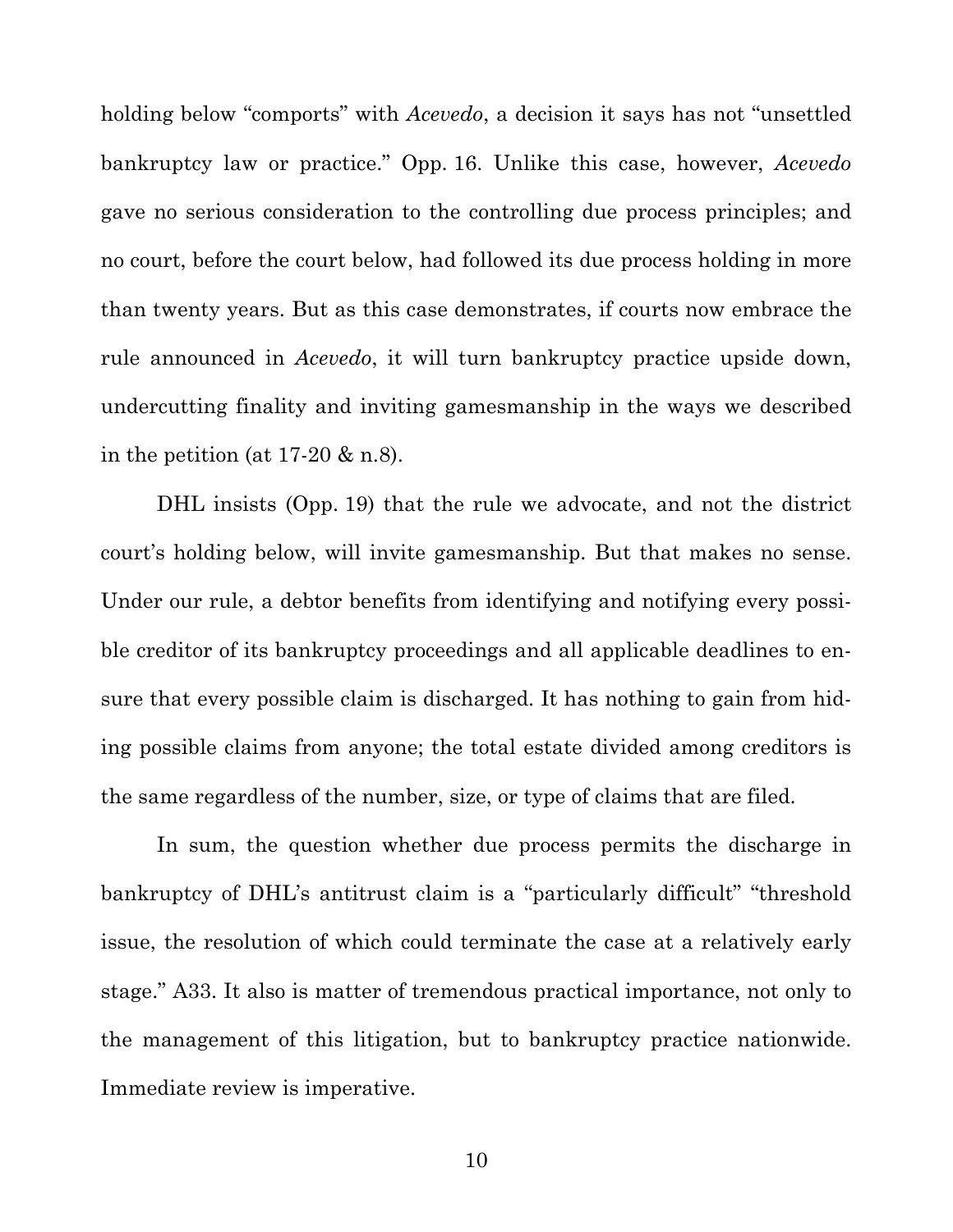Dated: September 4, 2012 Respectfully submitted,

/s/ *Charles A. Rothfeld*

Richard J. Favretto John Roberti Charles A. Rothfeld Michael B. Kimberly Phillip R. Dupré *Mayer Brown LLP 1999 K Street NW Washington, DC 20006 (202) 263-3000*

*Counsel for Defendant-Petitioner*